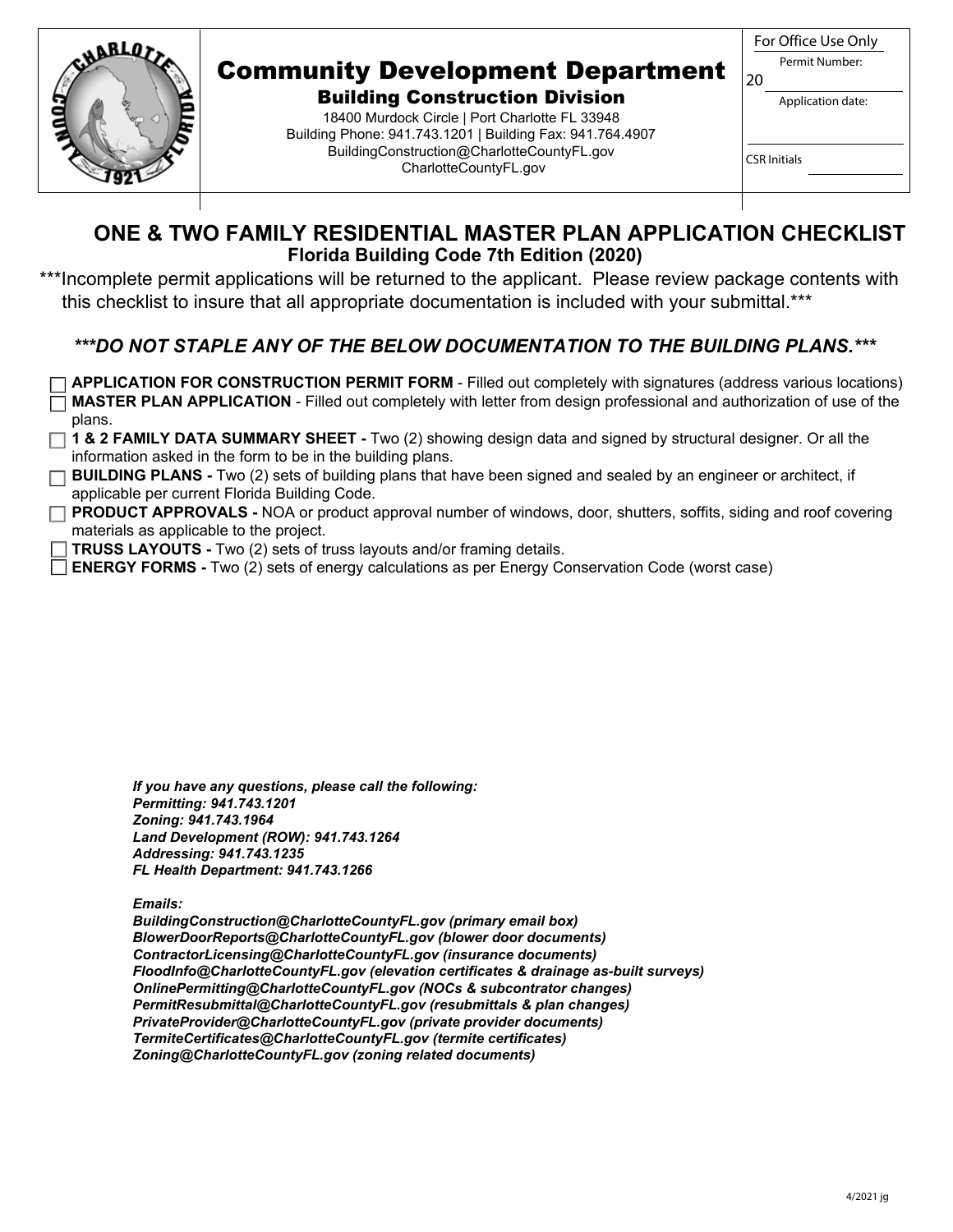

# Community Development Department

Building Construction Division 18400 Murdock Circle | Port Charlotte FL 33948 Building Phone: 941.743.1201 | Building Fax: 941.764.4907 BuildingConstruction@CharlotteCountyFL.gov CharlotteCountyFL.gov

|     | For Office Use Only |
|-----|---------------------|
|     | Permit Number:      |
| -20 |                     |

Application date:

CSR Initials

#### **MASTER PLAN APPLICATION FORM Florida Building Code 7th Edition (2020)**

| <b>Applicant's Name:</b>                                                                                                                                                                                                                    |                 | <u> 1980 - Jan Samuel Barbara, margaret e</u> n 1980 eta 1980 eta 1980 eta 1980 eta 1980 eta 1980 eta 1980 eta 1980 e |                                               |                  |      |                 |     |
|---------------------------------------------------------------------------------------------------------------------------------------------------------------------------------------------------------------------------------------------|-----------------|-----------------------------------------------------------------------------------------------------------------------|-----------------------------------------------|------------------|------|-----------------|-----|
| Address:                                                                                                                                                                                                                                    |                 |                                                                                                                       |                                               |                  |      |                 |     |
|                                                                                                                                                                                                                                             | Number & Street |                                                                                                                       | Type:(St., Dr., Pkwy., Blvd., etc.)           |                  | City | State           | Zip |
| Building #:                                                                                                                                                                                                                                 | Unit #:         |                                                                                                                       |                                               | Email:           |      |                 |     |
| Description of project:                                                                                                                                                                                                                     |                 |                                                                                                                       |                                               |                  |      |                 |     |
| $\top$ Yes<br>No<br>Is a signed and sealed letter from the structural designer of record required for each individual permit?<br>Please provide letter from design professional addressing this question with this master plan application. |                 |                                                                                                                       |                                               |                  |      |                 |     |
|                                                                                                                                                                                                                                             |                 |                                                                                                                       |                                               |                  |      |                 |     |
|                                                                                                                                                                                                                                             | Date of Plans:  |                                                                                                                       |                                               | Number of Pages: |      |                 |     |
|                                                                                                                                                                                                                                             |                 |                                                                                                                       |                                               |                  |      | License Number: |     |
| Address:                                                                                                                                                                                                                                    |                 |                                                                                                                       |                                               |                  |      |                 |     |
|                                                                                                                                                                                                                                             | Number & Street | Type:(St., Dr., Pkwy., Blvd., etc.)                                                                                   |                                               |                  | City | State           | Zip |
| Phone Number:                                                                                                                                                                                                                               |                 |                                                                                                                       |                                               | Email:           |      |                 |     |
| For Office Use Only                                                                                                                                                                                                                         |                 |                                                                                                                       |                                               |                  |      |                 |     |
|                                                                                                                                                                                                                                             |                 |                                                                                                                       |                                               |                  |      |                 |     |
| Notes/Comments:                                                                                                                                                                                                                             |                 |                                                                                                                       | <u> 1989 - Andrea Andrew Maria (h. 1989).</u> |                  |      |                 |     |
|                                                                                                                                                                                                                                             |                 |                                                                                                                       |                                               |                  |      |                 |     |
| Date Approved:                                                                                                                                                                                                                              |                 |                                                                                                                       |                                               |                  |      |                 |     |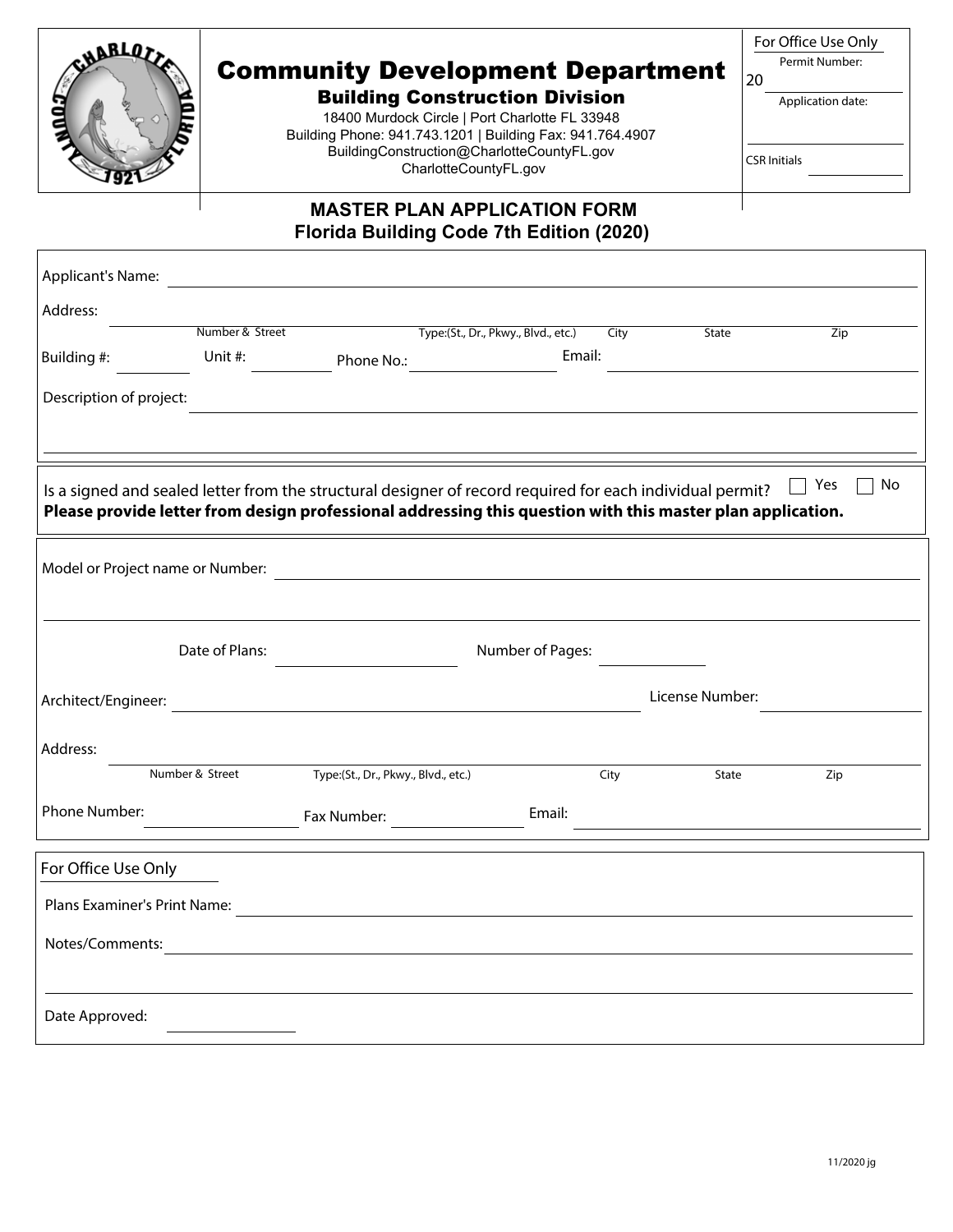| CHABLES                                                                                                                                                               | For Office Use Only<br>Permit Number:<br>20<br>Application date:<br><b>CSR Initials</b> |                                                                                                                                                                                                                                                                                                                                                                                                                                                                                                                                                                                                                                                                                                                                                                                                                                                                                                                                                                                                                                                                                                                                                                                                                                                                                                                  |                   |                                                        |                      |
|-----------------------------------------------------------------------------------------------------------------------------------------------------------------------|-----------------------------------------------------------------------------------------|------------------------------------------------------------------------------------------------------------------------------------------------------------------------------------------------------------------------------------------------------------------------------------------------------------------------------------------------------------------------------------------------------------------------------------------------------------------------------------------------------------------------------------------------------------------------------------------------------------------------------------------------------------------------------------------------------------------------------------------------------------------------------------------------------------------------------------------------------------------------------------------------------------------------------------------------------------------------------------------------------------------------------------------------------------------------------------------------------------------------------------------------------------------------------------------------------------------------------------------------------------------------------------------------------------------|-------------------|--------------------------------------------------------|----------------------|
|                                                                                                                                                                       |                                                                                         | ONE & TWO FAMILY RESIDENTIAL PERMIT APPLICATION<br>Florida Building Code 7th Edition (2020)                                                                                                                                                                                                                                                                                                                                                                                                                                                                                                                                                                                                                                                                                                                                                                                                                                                                                                                                                                                                                                                                                                                                                                                                                      |                   |                                                        |                      |
| <b>Job Site Details</b><br>Description of work to be done                                                                                                             |                                                                                         |                                                                                                                                                                                                                                                                                                                                                                                                                                                                                                                                                                                                                                                                                                                                                                                                                                                                                                                                                                                                                                                                                                                                                                                                                                                                                                                  |                   |                                                        |                      |
| Address:                                                                                                                                                              |                                                                                         |                                                                                                                                                                                                                                                                                                                                                                                                                                                                                                                                                                                                                                                                                                                                                                                                                                                                                                                                                                                                                                                                                                                                                                                                                                                                                                                  |                   |                                                        |                      |
| Number & Street                                                                                                                                                       |                                                                                         | Type:(St., Dr., Pkwy., Blvd., etc.)                                                                                                                                                                                                                                                                                                                                                                                                                                                                                                                                                                                                                                                                                                                                                                                                                                                                                                                                                                                                                                                                                                                                                                                                                                                                              |                   | <b>State</b><br>City                                   | Zip                  |
| Parcel ID:                                                                                                                                                            |                                                                                         |                                                                                                                                                                                                                                                                                                                                                                                                                                                                                                                                                                                                                                                                                                                                                                                                                                                                                                                                                                                                                                                                                                                                                                                                                                                                                                                  |                   | Building #:                                            | Unit $#$ :           |
| This building will be used as                                                                                                                                         |                                                                                         |                                                                                                                                                                                                                                                                                                                                                                                                                                                                                                                                                                                                                                                                                                                                                                                                                                                                                                                                                                                                                                                                                                                                                                                                                                                                                                                  |                   |                                                        | <b>Zoning Class:</b> |
| $A/C$ (Tons):                                                                                                                                                         | Heat(kw):                                                                               | Electrical Service (AMPS):                                                                                                                                                                                                                                                                                                                                                                                                                                                                                                                                                                                                                                                                                                                                                                                                                                                                                                                                                                                                                                                                                                                                                                                                                                                                                       |                   | Water Service Source/Company:                          |                      |
| Septic Permit #/Sewer Company:                                                                                                                                        |                                                                                         |                                                                                                                                                                                                                                                                                                                                                                                                                                                                                                                                                                                                                                                                                                                                                                                                                                                                                                                                                                                                                                                                                                                                                                                                                                                                                                                  |                   | Construction Cost (excluding lot but including labor): |                      |
| <b>Permit application includes also:</b>                                                                                                                              |                                                                                         | (if items are not checked but will be done, separate permit will be required)                                                                                                                                                                                                                                                                                                                                                                                                                                                                                                                                                                                                                                                                                                                                                                                                                                                                                                                                                                                                                                                                                                                                                                                                                                    |                   |                                                        |                      |
|                                                                                                                                                                       | Demolition                                                                              | Gas LP Tank                                                                                                                                                                                                                                                                                                                                                                                                                                                                                                                                                                                                                                                                                                                                                                                                                                                                                                                                                                                                                                                                                                                                                                                                                                                                                                      | <b>Gas Piping</b> |                                                        |                      |
| <b>Owner Information</b><br>Name:                                                                                                                                     |                                                                                         |                                                                                                                                                                                                                                                                                                                                                                                                                                                                                                                                                                                                                                                                                                                                                                                                                                                                                                                                                                                                                                                                                                                                                                                                                                                                                                                  |                   |                                                        |                      |
| Address:                                                                                                                                                              |                                                                                         |                                                                                                                                                                                                                                                                                                                                                                                                                                                                                                                                                                                                                                                                                                                                                                                                                                                                                                                                                                                                                                                                                                                                                                                                                                                                                                                  |                   |                                                        |                      |
| Number & Street<br>Email:                                                                                                                                             |                                                                                         | Type:(St., Dr., Pkwy., Blvd., etc.)                                                                                                                                                                                                                                                                                                                                                                                                                                                                                                                                                                                                                                                                                                                                                                                                                                                                                                                                                                                                                                                                                                                                                                                                                                                                              |                   | City<br>State<br>Phone No.:                            | Zip                  |
|                                                                                                                                                                       |                                                                                         |                                                                                                                                                                                                                                                                                                                                                                                                                                                                                                                                                                                                                                                                                                                                                                                                                                                                                                                                                                                                                                                                                                                                                                                                                                                                                                                  |                   |                                                        |                      |
| <b>Contractor Information</b><br>Name:                                                                                                                                |                                                                                         |                                                                                                                                                                                                                                                                                                                                                                                                                                                                                                                                                                                                                                                                                                                                                                                                                                                                                                                                                                                                                                                                                                                                                                                                                                                                                                                  |                   |                                                        |                      |
| Address:                                                                                                                                                              |                                                                                         |                                                                                                                                                                                                                                                                                                                                                                                                                                                                                                                                                                                                                                                                                                                                                                                                                                                                                                                                                                                                                                                                                                                                                                                                                                                                                                                  |                   |                                                        |                      |
| Number & Street                                                                                                                                                       |                                                                                         | Type:(St., Dr., Pkwy., Blvd., etc.)                                                                                                                                                                                                                                                                                                                                                                                                                                                                                                                                                                                                                                                                                                                                                                                                                                                                                                                                                                                                                                                                                                                                                                                                                                                                              | City              | State                                                  | Zip Code             |
| Email:                                                                                                                                                                |                                                                                         |                                                                                                                                                                                                                                                                                                                                                                                                                                                                                                                                                                                                                                                                                                                                                                                                                                                                                                                                                                                                                                                                                                                                                                                                                                                                                                                  |                   | Phone No.:                                             |                      |
| Contractor's License No.:                                                                                                                                             |                                                                                         |                                                                                                                                                                                                                                                                                                                                                                                                                                                                                                                                                                                                                                                                                                                                                                                                                                                                                                                                                                                                                                                                                                                                                                                                                                                                                                                  |                   | Fax No.:                                               |                      |
| regulating construction and zoning.<br>COMMENCEMENT.<br>federal agencies.<br>applicable regulations. F.S.92.525<br>Contractor/Owner Builder Signature:<br>Print Name: |                                                                                         | Application is hereby made to obtain a permit to do the work and installations as indicated. I certify that no work or installation has<br>commenced prior to issuance of a permit and that all work will be performed to meet the standards of all laws regulating construction in this jurisdiction.<br>Owners Affidavit: I hereby certify that all the foregoing information is accurate and that all work will be done in compliance with all applicable laws<br>WARNING TO OWNER: YOUR FAILURE TO RECORD A NOTICE OF COMMENCEMENT MAY RESULT IN YOUR PAYING TWICE FOR IMPROVEMENTS TO<br>YOUR PROPERTY. A NOTICE OF COMMENCEMENT MUST BE RECORDED AND POSTED ON THE JOB SITE BEFORE FIRST INSPECTION.<br>IF YOU INTENT TO OBTAIN FINANCING, CONSULT WITH YOUR LENDER OR AN ATTORNEY BEFORE COMMENCING WORK OR RECORDING YOUR NOTICE OF<br>NOTICE: In addition to the requirement of this permit, there may be additional restrictions applicable to this property that may be found in the public<br>records of this County, and there may be additional permits required from other governmental entities such as water management districts, state, or<br>Under penalties of perjury I declare that I have read the foregoing document and that facts stated are true, correct and in compliance with the |                   | Date:                                                  |                      |
|                                                                                                                                                                       |                                                                                         | (Owner's signature only if owner is acting as contractor. **An Owner-Builder Disclosure Statement will be required)                                                                                                                                                                                                                                                                                                                                                                                                                                                                                                                                                                                                                                                                                                                                                                                                                                                                                                                                                                                                                                                                                                                                                                                              |                   |                                                        |                      |
|                                                                                                                                                                       |                                                                                         | NOTICE: Permit is void if construction is not started within 180 days or does not receive an approved inspection within 180 days from date of issue. An approved<br>inspection will extend the permit for an additional 180 days. Starting work prior to issuance of a permit may result in a penalty fee of up to four times the permit fee.                                                                                                                                                                                                                                                                                                                                                                                                                                                                                                                                                                                                                                                                                                                                                                                                                                                                                                                                                                    |                   |                                                        |                      |